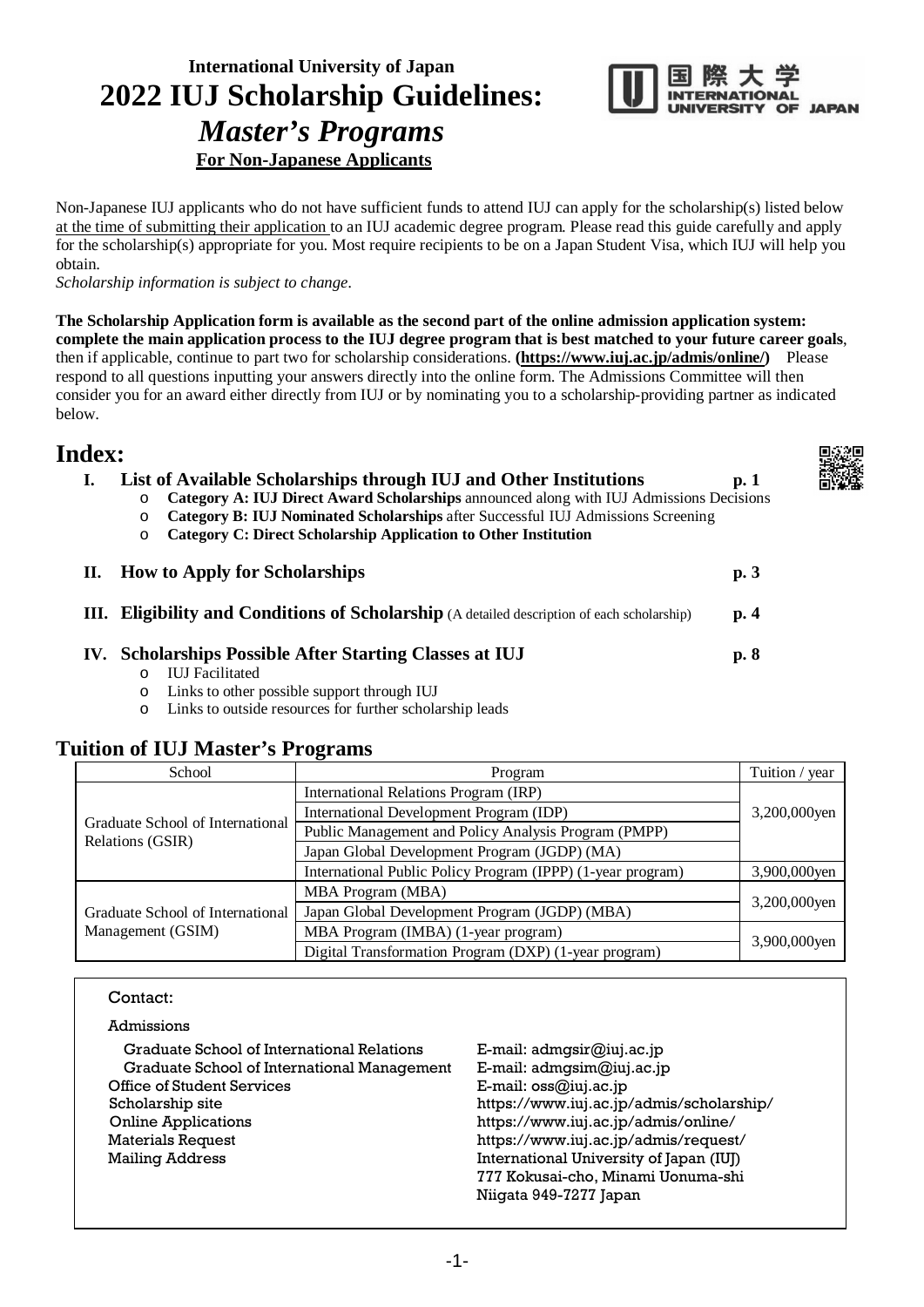# **I. List of Available Scholarships through IUJ and Other Institutions**

Details of each scholarship are found in the subsequent pages.

In the tables below, the "D" and "I" are used to indicate:

- D: Domestic Applicants (residents of Japan regardless of nationality)
- I: International Applicants (residents of countries other than Japan regardless of nationality)

## **Category A: IUJ Direct Award Scholarships** announced along with IUJ Admissions Decisions

IUJ awards these scholarships to recipients selected from successful applicants at the time of admissions. Both domestic and international applicants are eligible to apply for all of the following scholarships in this category. **Non-Japanese must be on a Japan Student Visa status** to receive the scholarship and IUJ will help successful applicants to obtain that status.

Those receiving scholarships in this Category are not eligible to apply for an upgraded scholarship after enrolling in IUJ.

|                |                                                                        |     |            | <b>GSIR</b> |             | <b>GSIM</b> |            |             |             |            |  |
|----------------|------------------------------------------------------------------------|-----|------------|-------------|-------------|-------------|------------|-------------|-------------|------------|--|
| N <sub>o</sub> | Scholarships                                                           | IRP | <b>IDP</b> | <b>JGDP</b> | <b>PMPP</b> | <b>IPPP</b> | <b>MBA</b> | <b>JGDP</b> | <b>IMBA</b> | <b>DXP</b> |  |
|                |                                                                        | 2v  | 2y         | (MA)<br>2y  | 2y          | 1y          | 2y         | (MBA)<br>2y | 1y          | 1y         |  |
|                | S. Nakayama Memorial Scholarship<br>100 Premium (Nakayama 100 Premium) |     |            |             |             |             |            |             |             |            |  |
|                | S. Nakayama Memorial Scholarship 100<br>(Nakayama 100)                 |     |            |             |             |             |            |             |             |            |  |
|                | S. Nakayama Memorial Scholarship 90<br>(Nakayama 90)                   | D/I |            |             |             |             |            |             | D/I         |            |  |
| A              | S. Nakayama Memorial Scholarship 70<br>(Nakayama 70)                   |     |            |             |             |             |            |             |             |            |  |
|                | S. Nakayama Memorial Scholarship 50<br>(Nakayama 50)                   |     |            |             |             |             |            |             |             |            |  |
|                | S. Nakayama Memorial Scholarship 30<br>(Nakayama 30)                   |     |            |             |             |             |            |             |             |            |  |

**Note: A special scholarship through alumni introductions is not noted above.**

## **Category B: IUJ Nominated Scholarships** after Successful IUJ Admissions Screening

IUJ r*ecommends/nominates* candidates to the following scholarship providers from those that have passed the IUJ admissions process and who match the requirements and conditions of our scholarship providers. Scholarship providers make the final decisions and selections. IUJ informs applicants of both our recommendations/nominations and the results as soon as the provider informs us.

Those receiving scholarships in this Category are not eligible to apply for an upgraded scholarship after enrolling in IUJ.

|       |                                                            | <b>GSIR</b>                  |                    |            |                     |                     |                     |             | <b>GSIM</b> |                      |             |            |
|-------|------------------------------------------------------------|------------------------------|--------------------|------------|---------------------|---------------------|---------------------|-------------|-------------|----------------------|-------------|------------|
| No.   | Scholarships                                               | <b>IRP</b><br>$(\mathbb{R})$ | <b>IRP</b><br>(PS) | <b>IDP</b> | <b>JGDP</b><br>(MA) | <b>PMPP</b><br>(PM) | <b>PMPP</b><br>(PP) | <b>IPPP</b> | <b>MBA</b>  | <b>JGDP</b><br>(MBA) | <b>IMBA</b> | <b>DXP</b> |
|       |                                                            |                              |                    |            | 2 years             |                     |                     | 1 year      |             | 2 years              | 1 year      |            |
| $B-1$ | ADB-Japan Scholarship Program<br>$(ADB-JSP)$               | I                            |                    | I          | I                   | I                   |                     |             | Ī           | I                    |             |            |
| $B-2$ | <b>AEON Scholarship (AEON)</b>                             | I                            | I                  | I          | $\bf{I}$            | I                   | I                   |             | I           |                      |             |            |
| $B-3$ | Mitsui & Co. Scholarship                                   | D/I                          | D/I                | D/I        | D/I                 | D/I                 | D/I                 |             | D/I         | D/I                  |             |            |
| $B-4$ | JERA Asia Scholarship ( <b>JERA</b> )                      | D/I                          | D/I                | D/I        | D/I                 | D/I                 | D/I                 |             | D/I         | D/I                  |             |            |
| $B-5$ | Konosuke Matsushita Memorial<br>Foundation ( <b>KMMF</b> ) | D/I                          | D/I                | D/I        | D/I                 | D/I                 | D/I                 |             | D/I         | D/I                  |             |            |
| $B-6$ | Mitsubishi UFJ Trust Scholarship<br>Foundation             | D/I                          | D/I                | D/I        | D/I                 | D/I                 | D/I                 |             | D/I         | D/I                  |             |            |
| $B-7$ | <b>MEXT</b> with University Recommendation                 | I                            |                    |            | I                   | I                   |                     |             | I           |                      |             |            |
| $B-8$ | <b>MEXT:</b> Top Global University Award                   | D/I                          |                    | D/I        | D/I                 | D/I                 |                     |             | D/I         | D/I                  |             |            |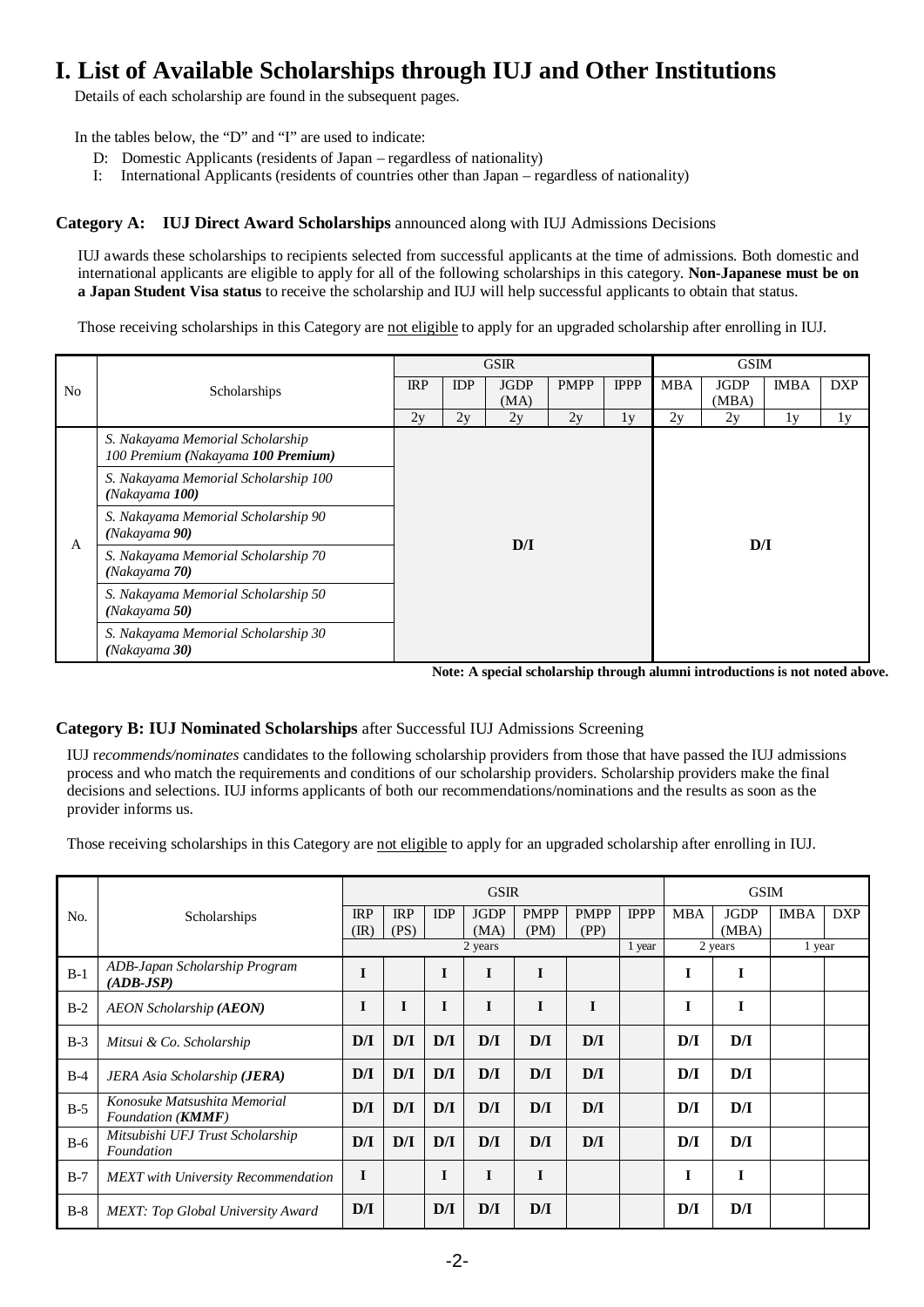## **Category C: Direct Scholarship Application to Other Institution**

Those interested in attending IUJ may consider applying for the following scholarships directly to each institute or office. Please indicate "IUJ" as your choice of graduate programs when you are asked to list priority graduate schools.

|       |                                          | <b>GSIR</b> |             |             |             | GSIM        |             |             |             | <b>Notes</b> |                                 |
|-------|------------------------------------------|-------------|-------------|-------------|-------------|-------------|-------------|-------------|-------------|--------------|---------------------------------|
|       |                                          | <b>IRP</b>  | <b>IDP</b>  | <b>JGDP</b> | <b>PMPP</b> | <b>IPPP</b> | <b>MBA</b>  | <b>JGDP</b> | <b>IMBA</b> | <b>DXP</b>   |                                 |
| No    | Scholarships                             |             |             | (MA)        |             |             |             | (MBA)       |             |              |                                 |
|       |                                          | 2y          | 2y          | 2y          | 2y          | 1y          | 2y          | 2y          | 1y          | 1y           |                                 |
|       | The Project for Human Resource           |             |             |             |             |             |             |             |             |              | Available to<br>Government      |
| $C-1$ | Development Scholarship (JDS)<br>Program | $\mathbf I$ | $\mathbf I$ | $\mathbf I$ | $\mathbf I$ |             | $\mathbf I$ | $\mathbf I$ |             |              | staff in<br>principle           |
|       | <b>JICA PEACE</b> Program for            |             |             |             |             |             |             |             |             |              | Available to<br>Government      |
| $C-2$ | Afghanistan                              |             | $\mathbf I$ | $\bf{I}$    | $\mathbf I$ | $\mathbf I$ |             |             |             |              | staff from<br>Afghanistan       |
|       |                                          |             |             |             |             |             |             |             |             |              | Available to                    |
|       |                                          |             |             |             |             |             |             |             |             |              | those in many<br>African        |
|       | <b>African Business Education</b>        |             |             |             |             |             |             |             |             |              | continent                       |
| $C-3$ | <b>Initiative for Youth (ABE</b>         | $\mathbf I$ | $\mathbf I$ | $\mathbf I$ | $\mathbf I$ | $\mathbf I$ | $\mathbf I$ | $\mathbf I$ | $\mathbf I$ |              | countries who<br>work in        |
|       | <i>Initiative</i> )                      |             |             |             |             |             |             |             |             |              | private sector,                 |
|       |                                          |             |             |             |             |             |             |             |             |              | government                      |
|       |                                          |             |             |             |             |             |             |             |             |              | or education<br>roles.          |
|       |                                          |             |             |             |             |             |             |             |             |              | Available to                    |
|       | Enhancement of Administrative            |             |             |             |             |             |             |             |             |              | Government                      |
| $C-4$ | Capacity                                 |             | I           | I           | $\mathbf I$ |             |             |             |             |              | staff in<br>Myanmar, in         |
|       |                                          |             |             |             |             |             |             |             |             |              | principle                       |
|       | Japanese Initiative for the              |             |             |             |             |             |             |             |             |              | Available to                    |
| $C-5$ | Future of Syrian Refugees (JISR)         | $\mathbf I$ | $\mathbf I$ | I           | $\mathbf I$ |             | $\mathbf I$ | $\mathbf I$ |             |              | Syrian<br>nationals             |
|       |                                          |             |             |             |             |             |             |             |             |              | Available for                   |
|       |                                          |             |             |             |             |             |             |             |             |              | university                      |
| $C-6$ | Sustainable Development Goals            | $\mathbf I$ | $\mathbf I$ | $\mathbf I$ | $\mathbf I$ | $\mathbf I$ | $\mathbf I$ | $\mathbf I$ |             |              | faculty and                     |
|       | (SDGs)                                   |             |             |             |             |             |             |             |             |              | government<br>staff in specific |
|       |                                          |             |             |             |             |             |             |             |             |              | countries                       |
|       |                                          |             |             |             |             |             |             |             |             |              | Available only                  |
| $C-7$ | Japan-IMF Scholarship                    |             | I           |             |             |             |             |             |             |              | to Government<br>staff          |
|       | Program for Asia (JISPA)                 |             |             |             |             |             |             |             |             |              | and <b>MA</b> in                |
|       |                                          |             |             |             |             |             |             |             |             |              | <b>Economics</b>                |
|       |                                          |             |             |             |             |             |             |             |             |              | Application<br>begins in        |
|       |                                          |             |             |             |             |             |             |             |             |              | May, June or                    |
| $C-8$ | Japanese Government (MEXT)               | $\mathbf I$ | 1           | $\mathbf I$ | $\mathbf I$ |             | $\mathbf I$ | $\mathbf I$ | $\mathbf I$ |              | July for                        |
|       | with Embassy Recommendation              |             |             |             |             |             |             |             |             |              | admissions in<br>September      |
|       |                                          |             |             |             |             |             |             |             |             |              | 14-16 months                    |
|       |                                          |             |             |             |             |             |             |             |             |              | later                           |

C-1 through C-6 are schemes of the Japan International Cooperation Agency (JICA)

# **II. How to Apply for Scholarships**

## **Category A and B**

To apply for a scholarship in category "A" or "B", please complete the IUJ Online Application to our degree programs, including the 2nd part for scholarship applications (https://www.iuj.ac.jp/admis/online/). Please respond to all questions inputting your answers directly into the online forms. Be sure to complete each section.

IUJ will award or make nominations for awards (when possible) to the appropriate scholarships to successful applicants. **Applying in the early intakes for these scholarships is highly recommended.** Scholarships are competitive.

## **Category C**

For category "C" scholarships, contact the institutes or offices concerned to begin the application process, indicating your interest in attending IUJ.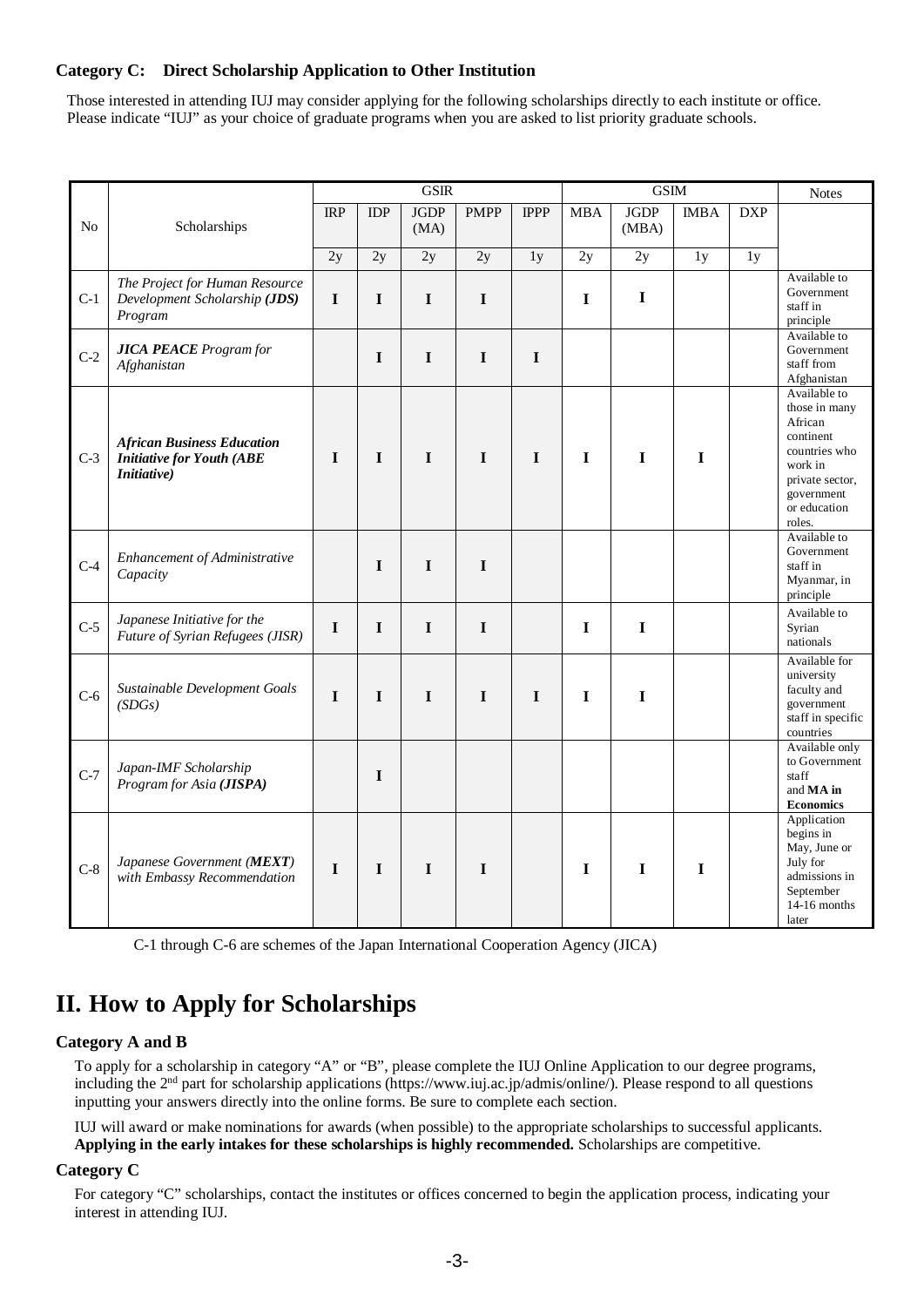# **III. Eligibility and Conditions of Scholarship** (A detailed description of each scholarship)

# **Category A: IUJ** *Direct Award* **Scholarships**

## **S. Nakayama Memorial Scholarships**

IUJ provides a limited number of scholarships for newly enrolling international students to support their IUJ studies with the expectation that they will also be active participants in support of the local community and gain a good understanding of the Japanese society. These scholars are expected to develop leadership skills and then contribute to the international society in a leadership role upon graduation. Priority for this scholarship is given to those with excellent academic performances and in financial need.

*Conditions: GSIR (IRP, IDP, JGDP (MA), PMPP, IPPP), or GSIM (MBA, JGDP (MBA), IMBA, DXP)*

**Nakayama 100 Premium:** Partial Exemption of Admissions Fee: 250,000yen (out of a total admissions fee of 300,000yen) Full Exemption of Tuition: GSIR/MBA/JGDP: 3,200,000yen IMBA/DXP: 3,900,000yen

Stipend: 100,000 yen per month

**Nakayama 100:** Full Exemption of Tuition: 2-year Programs: 3,200,000yen IMBA/DXP: 3,900,000yen

**Nakayama 90:** Partial Exemption of Tuition (90% of the full tuition): 2-year Programs: 2,880,000yen 1-year Programs: 3,510,000yen **Nakayama 70:** Partial Exemption of Tuition (70% of the full tuition): 2-year Programs: 2,240,000yen 1-year Programs: 2,730,000yen **Nakayama 50:** Partial Exemption of Tuition (50% of the full tuition): 2-year Programs: 1,600,000yen 1-year Programs: 1,950,000yen **Nakayama 30:** Partial Exemption of Tuition (30% of the full tuition): 2-year Programs: 960,000yen 1-year Programs:1,170,000yen

These are one-year scholarships, but students with commendable records are given a renewal for the second year. Nakayama 100 Premium and Nakayama 100 are reserved for highly capable candidates as determined in the screening process.

**Note**: In principle, S. Nakayama Memorial Scholarship recipients reside in the IUJ dormitories. IUJ may be required to ask recipients to reside in units near campus in their 2nd year if dorm capacity needs arise.

**Note:** Successful applicants are responsible for paying the balance of the admissions fee (if applicable) by the designated deadline according to the guidelines for successful applicants. *Also, they are responsible for paying the tuition balance by the day prior to the first day of the academic year (August 31): not making tuition payments can lead to dismissal.*

**\*Note on Nakayama 100 Premium:** This scholarship is awarded at the time of admissions. However if the student subsequently receives a monthly living stipend, other than JASSO, the stipend of 100,000 yen would be terminated. Recipients of Nakayama 100 Premium will also be asked to support various aspects of dorm life in a "work-study" type of arrangement TBA. The student does not have any special priority in room assignment, and follows the basic guide for all.

# **Category B: IUJ** *Nominated* **Scholarships**

## **B-1: Asian Development Bank - Japan Scholarship Program (ADB-JSP)**

This scholarship program is established with funds provided by the Japanese Government to the Asian Development Bank (ADB) to offer opportunities for individuals from the Bank's member countries to undertake further studies at select institutions.

**The selected scholar must agree to immediately return to his/her country upon completion of his/her studies at IUJ** for at least two years for the purpose of applying his/her enhanced knowledge and skills toward helping accelerate the economic and social development of his/her country.

Preference is given to applicants with lesser financial capacity and female candidates.

IUJ Admissions committee nominates scholars to ADB. At the request of ADB, diversification of nationalities is considered. Final decisions and selections are made by ADB and informed to IUJ sometime in July. IUJ then notifies the candidates.

### *Eligibility*

- 1. Expected to have at least two years of full-time work experience at the time of application, gained after the completion of the undergraduate degree, and in the public or private sector.
- 2. Not more than 35 years old at the time of application.
- 3. In good health.
- 4. Should not be living, working, or studying in a country other than his/her home country.
- 5. In principle, does not have a Master's or Ph.D. degree, and not enrolled in a degree program at the time of application.
	- Should be a citizen of an ADB developing member country as listed below: Afghanistan Armenia Azerbaijan Bangladesh Bhutan Cambodia Cook Islands Fiji Georgia India Indonesia Kazakhstan Kiribati Kyrgyz Laos Malaysia Maldives Marshall Islands Micronesia Mongolia Myanmar Nauru Nepal Pakistan Palau Papua New Guinea Philippines Samoa Solomon Islands Sri Lanka Tajikistan Thailand Timor-Leste Tonga Turkmenistan Tuvalu Uzbekistan Vanuatu Vietnam

- ・Admissions Fee: Successful applicants are responsible for paying 50,000 yen out of a total admissions fee of 300,000 yen by the designated deadline according to the guidelines for successful applicants. The 50,000 yen will be reimbursed after enrolling in IUJ. ・Full Tuition
- ・Monthly stipend (including housing allowance): 144,000 yen (as of April 2021)
- ・Book allowance of 108,000 yen a year
- ・Cost of medical and accident insurance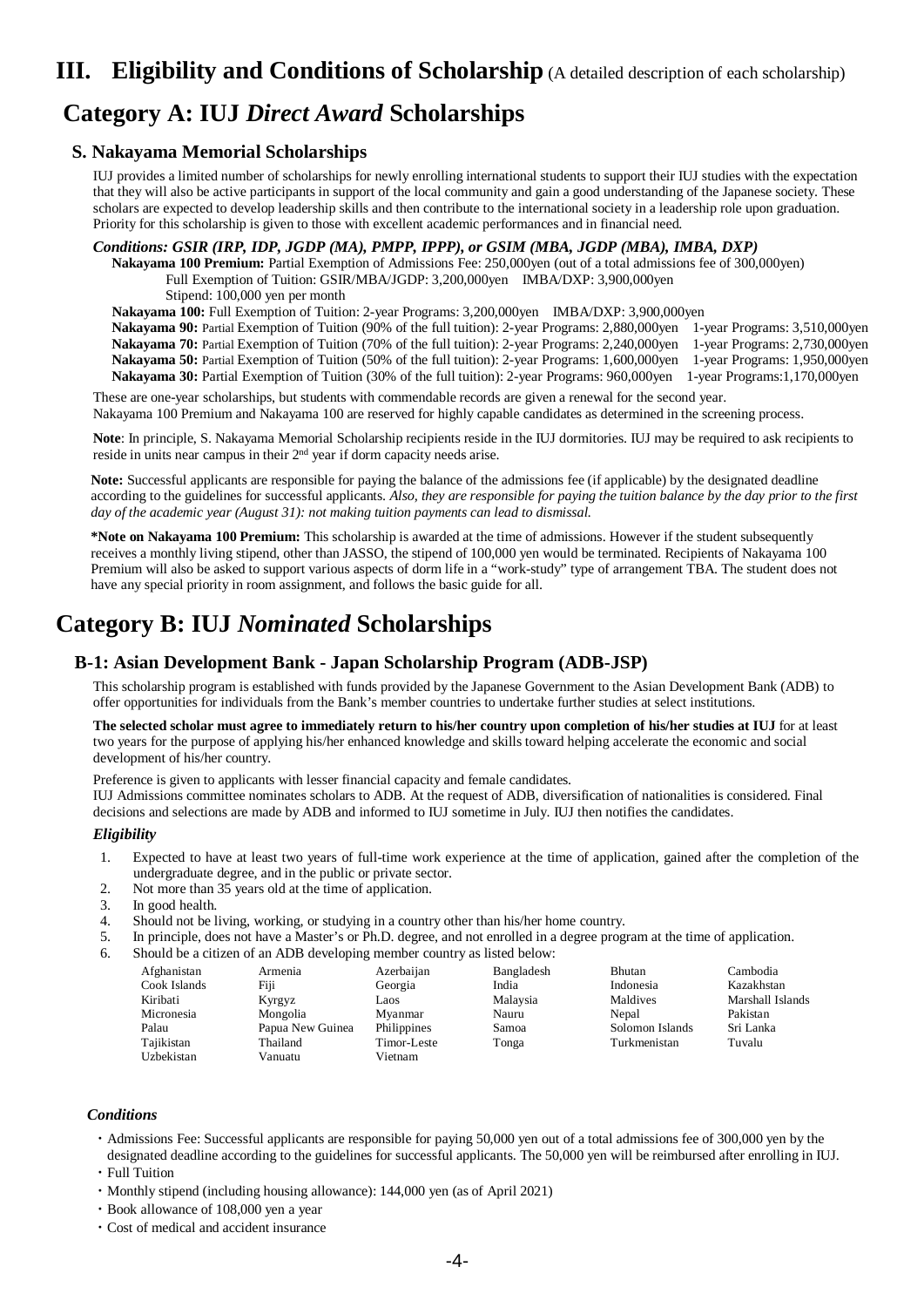- ・Thesis Allowance
- ・2 one-way tickets (economy class airfare) between the scholar's home country and Japan to come to IUJ, and return after graduation.
- ・The scholarship is awarded for one year, but may be extended. The extension of the scholarship for the second year of study will be conditional on whether the scholar has maintained a satisfactory level of academic performance as determined by IUJ.
- ・**ADB-JSP Scholars are not eligible for paid internships or paid part-time work** (including at the IUJ Library) that requires a work permit. On-campus Teaching Assistance (TA), Research Assistant (RA) and Facilitator roles with pay are possible if selected by a faculty member, and with prior approval from ADB.

## **B-2: AEON Scholarship (AEON)**

The AEON 1% Club was inaugurated in 1989 with grants from AEON to protect the environment, promote international culture and inter-personal exchange, and revitalize local cultures and communities. Based on their core values of pursuing peace, respect for humanity, and contribution to the community, they provide scholarships for newly enrolling international students with an interest in the next generation retail industry as a part of international culture and inter-personal exchange activities.

After IUJ nominations, AEON 1% Club makes the final selection of their scholarship recipients.

### *Eligibility*

1. This scholarship is available for those who are from the following **Asian countries and regions** and who are 35 years of age or younger as of April 1, 2022

| Cambodia | China    | Indonesia | Korea       |
|----------|----------|-----------|-------------|
| Laos     | Malaysia | Myanmar   | Philippines |
| Taiwan   | Thailand | Vietnam   |             |

- 2. Students selected are required to attend events organized by AEON. These events include: A scholarship award ceremony in early July, scholars' gatherings, tree planting efforts in the local community and other activities related to environmental conservation, international culture and inter-personal exchange and revitalization of local culture and communities
- 3. Those who are not receiving a scholarship from any other foundations (Grants for travel expenses or admissions fees are not considered a scholarship.)
- 4. Those with good conduct and high scholastic ability
- 5. Those who are unable to pay school expenses
- 6. Those not receiving any other scholarships
- 7. Those whose **Japanese Language proficiency** is equal to or more than intermediate level or Level N3 of Japanese-Language Proficiency Test
- 8. Those who live in their home country at the time of application.

#### *Conditions*

- ・Admissions Fee: 250,000yen out of a total admission fee of 300,000 yen. Successful applicants are responsible for paying the balance of 50,000 yen by the designated deadline according to the guidelines for successful applicants.
- ・Full Tuition
- ・Monthly stipend: 100,000yen
- ・This scholarship is for two academic years, in principle.
- ・AEON Scholarship shall be suspended or terminated by the AEON 1% Club if the selected students go on exchange for more than 4 months. Participation in an exchange program requires prior approval from AEON 1% Club.
- ・Participation in a paid internship requires prior approval from AEON 1% Club.

## **B-3: Mitsui & Co. Scholarship**

Mitsui & Co., Ltd. ("Mitsui", Head Office: Tokyo, President and CEO: Kenichi Hori) has established the "Mitsui & Co. Scholarship" program for international students from 19 countries in Asia and Africa studying at universities and graduate schools in Japan. The Mitsui & Co. Scholarship aims to support the development of human resources who will contribute to the future economic development of the specified 19 countries by financially supporting students studying from those countries in Japan.

### *Eligibility*

1. Those who are from the countries listed below:

| Bangladesh   | Cambodia  | Egypt    | Ghana       | India     |
|--------------|-----------|----------|-------------|-----------|
| Indonesia    | Kenya     | Laos     | Malaysia    | Morocco   |
| Mozambique   | Myanmar   | Pakistan | Philippines | Singapore |
| South Africa | Sri Lanka | Thailand | Vietnam     |           |

2. The applicant must have an excellent academic record with a good personality and be in good health.

- 3. The applicant must be available to take an online interview with IUJ faculty during the admissions process.
- 4. Those who are granted a scholarship from any other institution are not eligible to receive the Mitsui & Co. Scholarship simultaneously.

- ・Admissions Fee: Successful applicants are responsible for paying 50,000 yen out of a total admissions fee of 300,000 yen by the designated deadline according to the guidelines for successful applicants. The 50,000 yen will be reimbursed after enrolling in IUJ.
- ・Tuition Fee: 3,200,000yen/year.
- ・Monthly stipend: 150,000yen.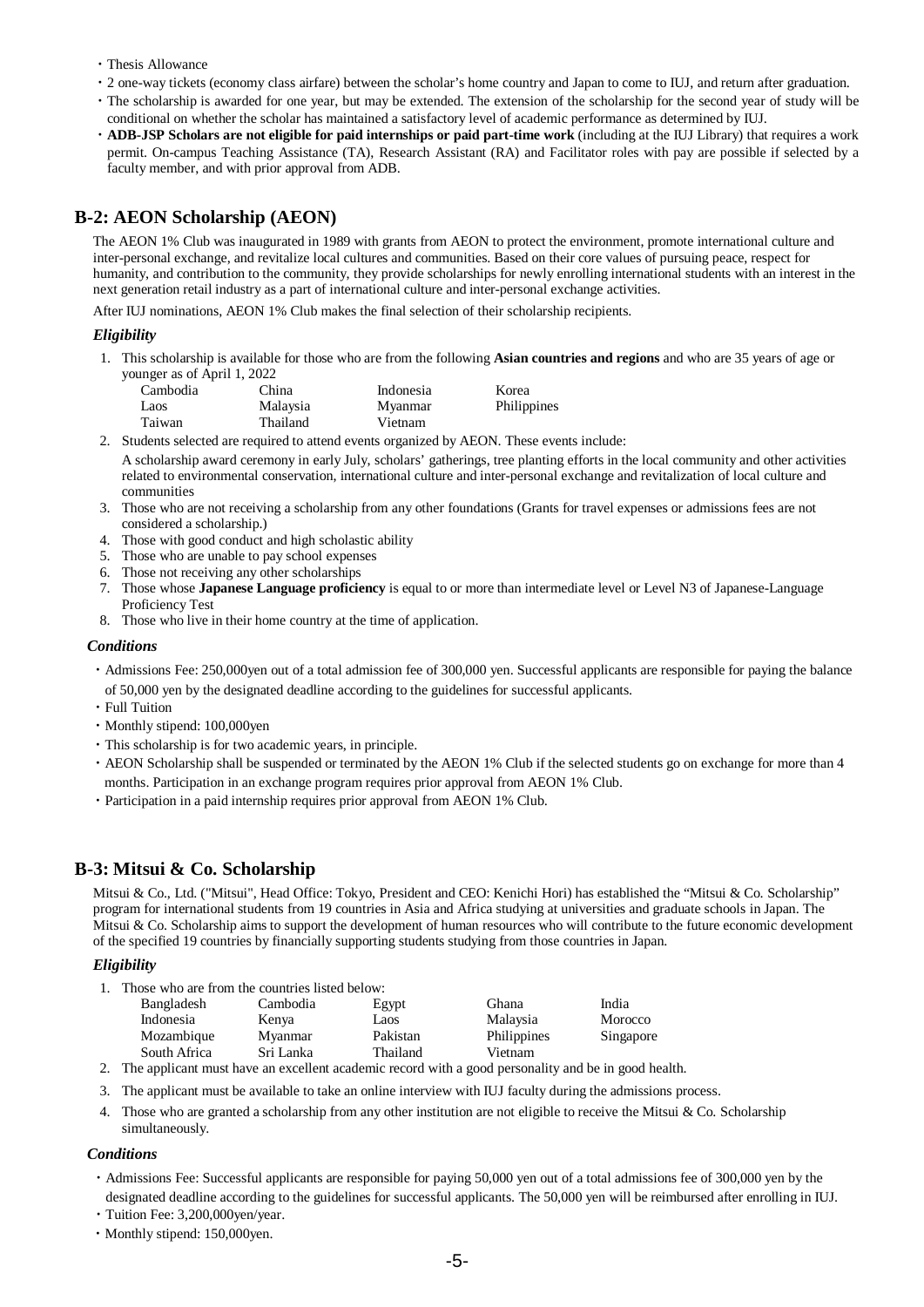- ・This scholarship is for two academic years, in principle.
- ・The applicant is expected to demonstrate his/her aspirations and enthusiasm in his/her studies.

**Note:** The Scholarship will be terminated immediately when scholarship students fail to achieve a certain level of academic standards.

## **B-4: JERA Asia Scholarship (JERA)**

JERA Co., Inc. (hereinafter called "JERA") has established a scholarship program for international students from Asian countries studying at universities and graduate schools in Japan called "JERA Asia Scholarship." The JERA Asia Scholarship aims to support the development of human resources who will contribute to the future economic development of Asian countries by financially supporting international students studying in Japan.

#### *Eligibility*

1. Applicants from the countries/regions listed below, where JERA has business activities, are preferred. However, this does not prevent those with origin of other countries/regions from applying for the program.

| Bangladesh | India  | Indonesia | Myanmar | Philippines |
|------------|--------|-----------|---------|-------------|
| Singapore  | Taiwan | Thailand  | Vietnam |             |
|            |        |           |         |             |

- 2. The applicant must have an excellent academic record with a good personality and be in good health.
- 3. The applicant must have a keen interest in the energy business and strive to understand JERA's business.
- 4. The applicant must be available to take an online interview with IUJ faculty during the admissions process.
- 5. Those who are granted a scholarship from any other institution are not eligible to receive the JERA Asia Scholarship simultaneously.

#### *Conditions (items to be covered by the scholarship)*

- ・Admissions Fee: Successful applicants are responsible for paying 50,000 yen out of a total admissions fee of 300,000 yen by the designated deadline according to the guidelines for successful applicants. The 50,000 yen will be reimbursed after enrolling in IUJ.
- ・Tuition Fee: 2,700,000yen/year. The tuition balance (500,000yen/year) will be covered by IUJ.
- ・Monthly stipend: 150,000yen
- ・This scholarship is for two academic years, in principle.
- ・The applicant is expected to demonstrate his/her aspirations and enthusiasm in his/her studies.
- ・Learning Japanese, such as taking Japanese classes at IUJ, is strongly encouraged.
- ・Scholars will be invited to events organized by JERA a few times during the 2 years and they must attend such events.

**Note:** The Scholarship will be terminated immediately when scholarship students fail to achieve a certain level of academic standards.

## **B-5: Konosuke Matsushita Memorial Foundation (KMMF)**

The Konosuke Matsushita Memorial Foundation (KMMF) will support international students who conduct research related to the Foundation's objectives: "to contribute to international society by promoting mutual understanding between Japan and other countries;" and, "to create society where mankind lives in harmony with nature."

#### *Eligibility*

- 1. Those who will study in Japan\* to research themes related to one or both of the following themes to suit the KMMF's purpose:
	- (1) Mutual understanding between Japan and other countries
	- (2) Coexistence of mankind and nature
- 2. Those who are from Asian, African, and Latin American countries and regions.
- "Asia" includes West Asia<sup>1</sup> and Central Asia.<sup>2</sup> North end is Mongolia, and South end is Indonesia.
	-
	- *"Africa"* includes the African continent and surrounding islands.
	- <sup>1</sup> Six countries of Arabian Peninsula, Afghanistan, Iran, Iraq, Yemen, Lebanon, Syria, Jordan, Israel, Turkey, and Cyprus <sup>2</sup> Kazakhstan, Kyrgyzstan, Tajikistan, Uzbekistan, and Turkmenistan
- 3. Those who will study at the Master level at a Japanese university which begins in September, including
- students who have already started studying in Japan as a bachelor or a research student.
- 4. Those who do not earn a salary or reward from a company or organization.
- 5. Those who do not receive any other scholarship.
- 6. Those who can participate in all the official events hosted by the KMMF which will be held a few times per year.
- 7. Those who are willing to follow the KMMF scholarship rules, take active part in the events held by KMMF and deepen exchanges with fellow scholars.
- 8. Japanese language skills are not essential but JLPT N3 or above is preferable.

- ・Admissions Fee: 300,000/yen (full amount)
- ・Tuition Fee: 600,000yen/year. The tuition balance (2,600,000yen/year) will be covered by IUJ.
- ・Monthly Stipend: 120,000yen (paid in 4 installments during the academic year)
- ・Travel expense: Fixed amount equivalent of economy-class air ticket to and from Japan.
- ・This award is from October of the 1st academic year to June of scholar's expected graduation year (Maximum 21 months).
- Notes: Please note that admission fee (300,000yen) and partial tuition fee (600,000yen) must be tentatively paid by scholars. KMMF will reimburse those fees after the scholars successfully enroll in IUJ.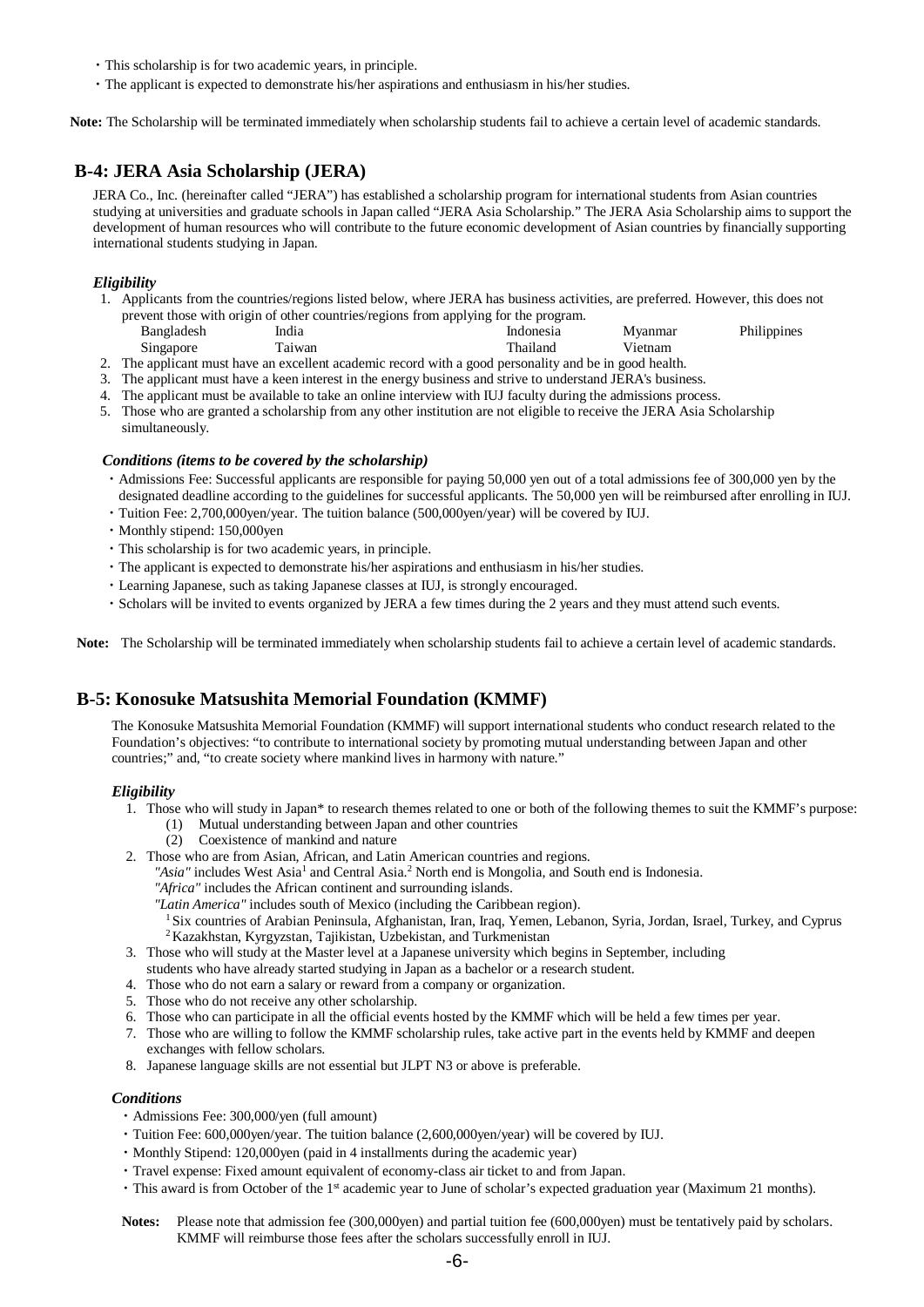KMMF Scholars are expected to:

- (1) Submit a pledge after arriving to IUJ
- (2) Submit Reports (4 times/year)
- (3) Attend the official events to be held by KMMF including: Scholarship award ceremony, Achievement ceremony, Overnight seminar (once or twice a year), One-on-one interview with KMMF (once a year). \*Travel and accommodation fees will be paid by KMMF.
- (4) Not work part-time.
- (5) Obtain prior consent from KMMF if leaving Japan during the study period.
- Cumulative days to stay outside Japan for private reasons should be within 30 days during one academic year. (6) Study at IUJ through graduation, which implies not participating in an overseas exchange program. Field research, and home visits are permitted on your own expense and arrangements.
- (7) Inform KMMF and the scholarship coordinator at IUJ and get a permission from both before participating in an internship.

## **B-6: The Mitsubishi UFJ Trust Scholarship Foundation (Mitsubishi UFJ)**

Mitsubishi UFJ was inaugurated in 1953 with grants from the Mitsubishi Trust and Banking Corporation. After IUJ's nominations, Mitsubishi UFJ makes the final selection of their scholarship recipients among applicants from about 30 universities.

### *Eligibility*

- (1) The applicant shall give priority to attending the events of the Foundation.
	- In addition, it is desirable for students to be able to communicate in Japanese in individual interviews, even if the degree courses are taught only in English. This is based on the idea that the Foundation wants to support human resources with an interest in Japanese language and culture.
- (2) The applicant must be 38 years old or younger at the time of application.
- (3) The applicant shall have an excellent academic record with good personality and be in good health.<br>(4) The applicant shall have the intention to contribute to society through working at private entern
- The applicant shall have the intention to contribute to society through working at private enterprises, public offices, schools etc., or through academic research.
- (5) The applicant shall have difficulty in paying school expenses.

#### *Conditions*

- ・Monthly stipend: 100,000yen
- ・This scholarship is for two academic years, in principle.
- ・Participation in an exchange program requires prior approval from Mitsubishi UFJ Scholarship Foundation.
- ・Learning Japanese, such as taking Japanese classes at IUJ, is encouraged.

**Note:** This scholarship does not cover the admissions fee or tuition.

## **B-7: Ministry of Education (MEXT) with University Recommendation**

Those nominated by the IUJ Admissions Committee will need to submit supplemental application materials as required by the MEXT and supported by IUJ, with a short deadline.

### *Eligibility*

- (1) Successful IUJ applicants will enroll in September 2022.<br>(2) The applicant must be a new arrival to Japan.
- (2) The applicant must be a new arrival to Japan.<br>  $(3)$  The applicant must be from a country with dip
- The applicant must be from a country with diplomatic relations with Japan. IUJ's translation of the country list is at:
- https://www.iuj.ac.jp/oss-f/pdf/MEXT\_CountryList.pdf
- (4) The applicant must obtain a student visa to study at IUJ. (The MEXT will support successful applicants.)
- (5) The applicant must have been born on or after April 2, 1987.
- (6) The applicant must have never received a MEXT scholarship in the past.
- (7) The applicant must be available to take an online interview with IUJ faculty during the admissions process.

- ・Application Fee : The IUJ application fee of 5,000 yen must reach IUJ by the degree program application deadline. Those successfully awarded this scholarship will be reimbursed the 5,000 yen after enrolling in IUJ.
- ・Admissions Fee: 300,000 yen. However, successful applicants are responsible for paying 50,000 yen out of a total admissions fee of 300,000 yen by the designated deadline according to the guidelines for successful applicants. The 50,000 yen will then be reimbursed after enrolling in IUJ.
- ・Full Tuition
- ・A monthly stipend of 144,000 yen (subject to change). The stipend will be suspended if the awardee is out of Japan for more than 3 weeks in any given month.
- ・Airfare between your country and Japan
- ・Duration: September 2022 to June 2024
- ・An extension to pursue further studies can be accepted only if the applicant gets admitted to IUJ.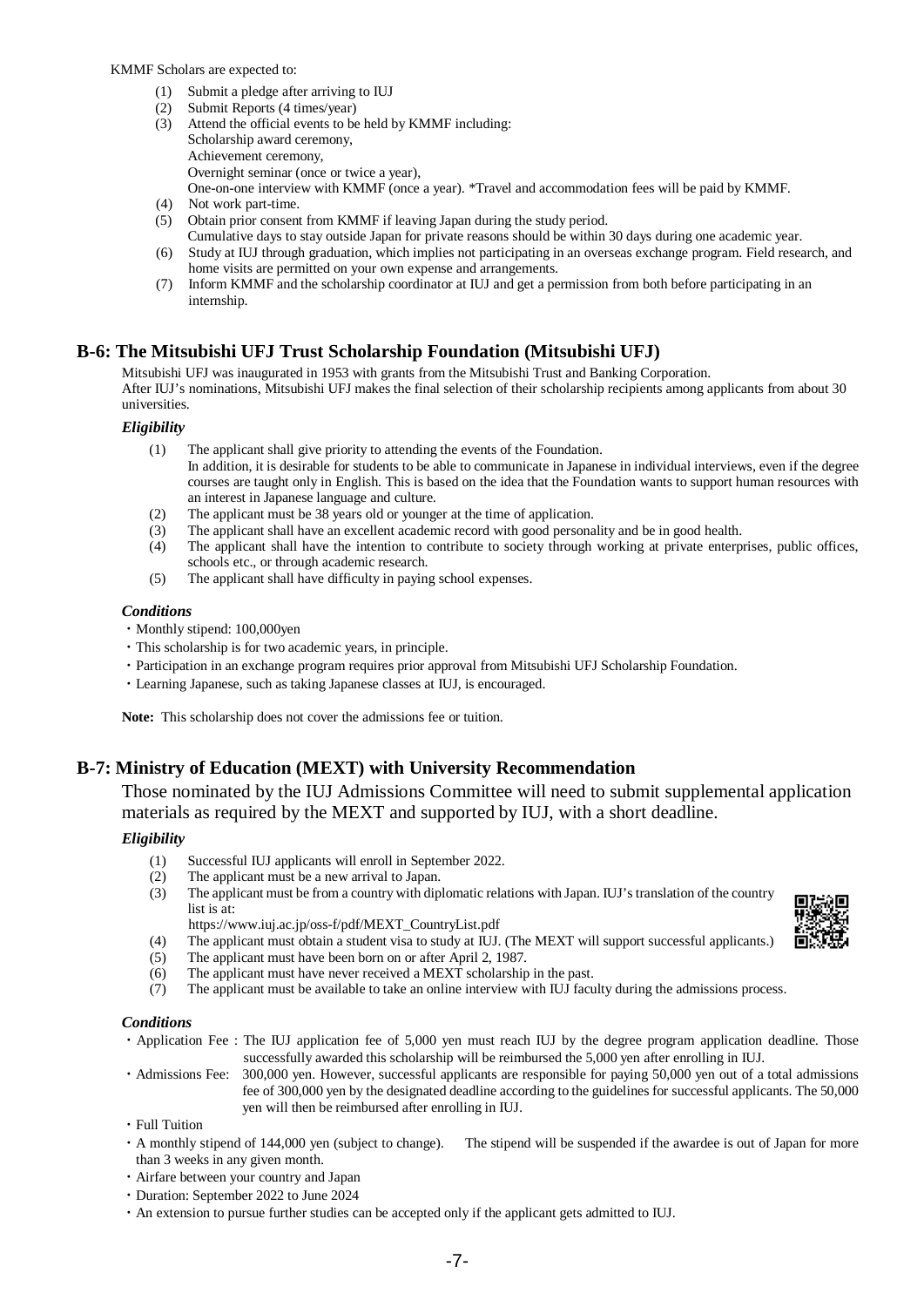**Note:** Applicants for the MEXT with University Recommendation scholarship cannot apply for any other scholarships provided by the Japanese government (MEXT, JASSO, etc.) including applications through other academic institutions. So doing will invalidate all the applications.

## **B-8: Ministry of Education (MEXT): Top Global University Award**

Those nominated by the IUJ Admissions Committee will need to submit supplemental application materials as required by the MEXT and supported by IUJ, with a short deadline.

### *Eligibility*

- (1) Successful IUJ applicants will enroll in September 2022.
- (2) The applicant must be from a country with diplomatic relations with Japan. IUJ's translation of the country list is at:
- https://www.iuj.ac.jp/oss-f/pdf/MEXT\_CountryList.pdf (3) The applicant must obtain a student visa to study at IUJ. (The MEXT will support successful applicants.)
- (4) The applicant must have been born on or after April 2, 1987.
- (5) The applicant must have never received a MEXT scholarship in the past.
- (6) The applicant must be available to take n online interview with IUJ faculty during the admissions process.

#### *Conditions*

- ・Application Fee : The IUJ application fee of 5,000 yen must reach IUJ by the degree program application deadline. Those successfully awarded this scholarship will be reimbursed the 5,000 yen after enrolling in IUJ.
- ・Admissions Fee: 300,000 yen, however, successful applicants are responsible for paying 50,000 yen out of a total admissions fee of 300,000 yen by the designated deadline according to the guidelines for successful applicants. The 50,000 yen will then be reimbursed after enrolling in IUJ.
- ・Full Tuition
- ・A monthly stipend of 144,000 yen (subject to change). The stipend will be suspended if the awardee is out of Japan for more than 3 weeks in any given month.
- ・Duration: October 2022 to March 2023 Reapplications for the period of April 2023 March 2024 can be accepted.

**Note:** Applicants for the MEXT with University Recommendation scholarship cannot apply for any other scholarships provided by the Japanese government (MEXT, JASSO, etc.) including applications through other academic institutions. So doing will invalidate all the applications.

# **Category C: Direct Scholarship Application to Other Institutions (JICA, IMF, MEXT with Embassy Recommendation)**

For details on conditions, eligibility and application procedures, please contact the relevant agency directly.

## **C-1 through C-6 are JICA schemes (Japan International Cooperation Agency)**

## **C-1: The Project for Human Resource Development Scholarship (JDS) Program**

For nationals of\* Bangladesh, Bhutan Cambodia, Kyrgyz, Laos, Mongolia, Myanmar, Nepal, Vietnam, Pakistan, Philippines, Uzbekistan, and Tajikistan, Timor-Leste, Sri Lanka, Kenya, El Salvador mostly from governmental sectors Refer t[o https://jds-scholarship.org/](https://jds-scholarship.org/) for an update country list and application procedures, or contact your local JICA office *\*Subject to change*

## **C-2: Project for the Promotion and Enhancement of the Afghan Capacity for Effective Development (PEACE)**

For Afghanistan nationals. For further information and application procedures contact the JICA office in Afghanistan. [https://sv2.jice.org/afghanistan\\_peace/application/](https://sv2.jice.org/afghanistan_peace/application/)

## **C-3: African Business Education Initiative for Youth (ABE Initiative)**

For nationals of one of the 54 African countries. For details, and to apply, refer t[o https://education-japan.org/africa/](https://education-japan.org/africa/) or contact the JICA office in your country.

## **C-4: Enhancement of Administrative Capacity for Myanmar**

For Myanmar nationals, primarily in government. For details, and to apply, contact the JICA office in Myanmar.

### **C-5: Japanese Initiative for Future of Syrian Refugees (JISR)**

For Syrian nationals interested in building strong ties with Japan. <https://www.jica.go.jp/syria/english/office/others/jisr.html>

### **C-6: Sustainable Development Goals (SDGs)**

For nationals of selected countries in ASEAN, Oceania, South, East, and Central Asia, South America and Africa who are university professors or servicing their country's government. This program aims at developing the knowledge and skills of those preparing to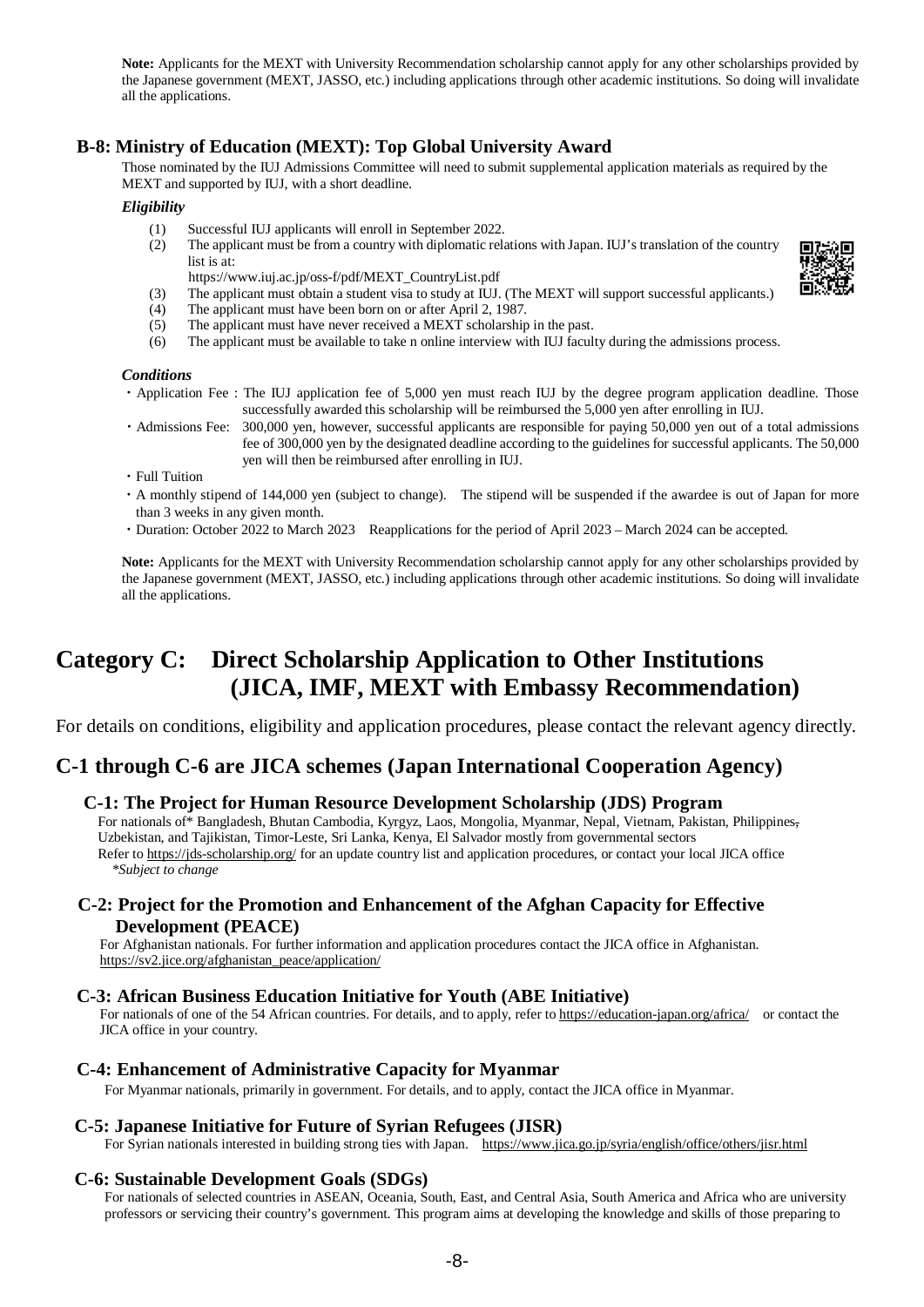assist their country to meet the Sustainable Development Goals. Contact the JICA office in your country to apply for this program, and indicate your interest in attending IUJ.

## **C-7: Japan-IMF Scholarship Program for Asia (JISPA)**

・For IMF member countries nationals from Asia, wanting to pursue an MA in Economics

- ・Website https://www.imf.org/external/oap/partguide.htm or contact the IMF resident representative offices in the relevant countries,
	- or contact:

Japan-IMF Scholarship Program for Asia

IMF Regional Office for Asia and the Pacific

21st Floor Fukoku-Seimei Building

2-2-2 Uchisaiwai-cho, Chiyoda-ku, Tokyo 100-0011 JAPAN

Fax: +81 3 3597-6705 E-mail[: jisais@imf.org](mailto:jisais@imf.org)

## **C- 8: Japanese Government (MEXT) with Embassy Recommendation Note: Requires over 1 year advance application before starting at IUJ**

*2022 MEXT scholarship applications and awards have already been completed.* 

*For 2023 consideration,* contact the Japanese embassy or consulate nearest you for the application form and their schedule. After you pass the preliminary screening conducted by the Embassy or Consulate, then contact IUJ (we are not allowed to help you before passing that first). Please contact IUJ as soon as possible after passing the screening in order to allow enough time to complete the process considering summer holidays. IUJ will ask for TOEFL/IELTS scores and for the MBA/IMBA candidates the GMAT score, and other supportive documents. More information is at https://www.iuj.ac.jp/admis/scholarship/mext/

**Note: As stipulated by MEXT,** IUJ will accept MEXT scholars only for the period needed to complete the degree for which the scholar plans to enroll. An additional 6 months of Japanese language training is not necessary for MEXT scholars who enroll in IUJ.

# **IV. Scholarships Possible After Starting Classes at IUJ**

Students may have some opportunities to apply for scholarships offered by the following foundations after enrolling in IUJ. Most require some Japanese language proficiency, so those in need of financial support are **highly encouraged to study Japanese before coming** to IUJ, and prepare to fill out scholarship applications in Japanese.

Scholarship Information is posted on the bulletin board on campus. For updates on these and possibly other applications, see <https://www.iuj.ac.jp/admis/scholarship/after-arrival/>

- ・ **JASSO Honors Scholarship (Monthly Stipend: 48,000 yen):** Japan Student Services Organization (JASSO) provides a limited number of scholarships for international students who are fully or partially financed privately. Applications are accepted through IUJ with an IUJ recommendation after being enrolled in IUJ. The initial award is through March of your first year at IUJ. A possible second application process, usually with fewer scholarship slots, is required for April to March scholarship awards. The process is competitive, and largely GPA based.
- ・ **IUJ Alumni Sohei Nakayama Memorial Scholarship (Nakayama Alumni) (Monthly Stipend: 50,000 to 100,000 yen depending on the year):** With fund raising efforts by IUJ Alumni Association, IUJ is able to provide a scholarship to support two awardees (subject to change) in their second year of study (September through June). This scholarship gives priority to those contributing to campus life through their leadership, and those contributing to IUJ-community relations. The scholarship is suspended if the awardee is on academic exchange and not at IUJ.

### *Eligibility*

- 1. Any nationality and age may apply. Applicants may not be receiving any other stipend (except JASSO) at the time of applying, and may receive only one stipend at a time, in principle.
- 2. Successful candidates are expected to continue their leadership on campus during their 2<sup>nd</sup> year, and as alum to help build a strong IUJ network and global community.

| <b>Scholarship Name</b>                                   | Eligibility, Conditions, etc.                                                        | <b>Application timing</b> |
|-----------------------------------------------------------|--------------------------------------------------------------------------------------|---------------------------|
| Yamaguchi Ikuei Foundation                                | Need Japanese skills. Must attend a gathering in<br>summer.                          | October                   |
| Japanese Government (Monbukagakusho: MEXT)<br>Scholarship | Age limitation                                                                       | October                   |
| Heiwa Nakajima Foundation                                 | Need Japanese skills. Submit report quarterly                                        | October                   |
| Iwatani Naoji Foundation                                  | Specific countries. Need Japanese skills<br>Must attend all events Foundation hosts. | November                  |
| Asahi Glass Foundation                                    | Need Japanese skills. Specific countries                                             | February                  |
| Otsuka Toshimi Scholarship Foundation                     | GPA requirements. Must attend award ceremony and<br>events Foundation hosts.         | November and April        |
| Sojitz Foundation                                         | Need Japanese skills.                                                                | April                     |
| Kyoritsu International Foundation                         | Specific countries/regions in Asia.                                                  | October                   |

## ・ **Other Scholarships expected to be facilitated through IUJ**